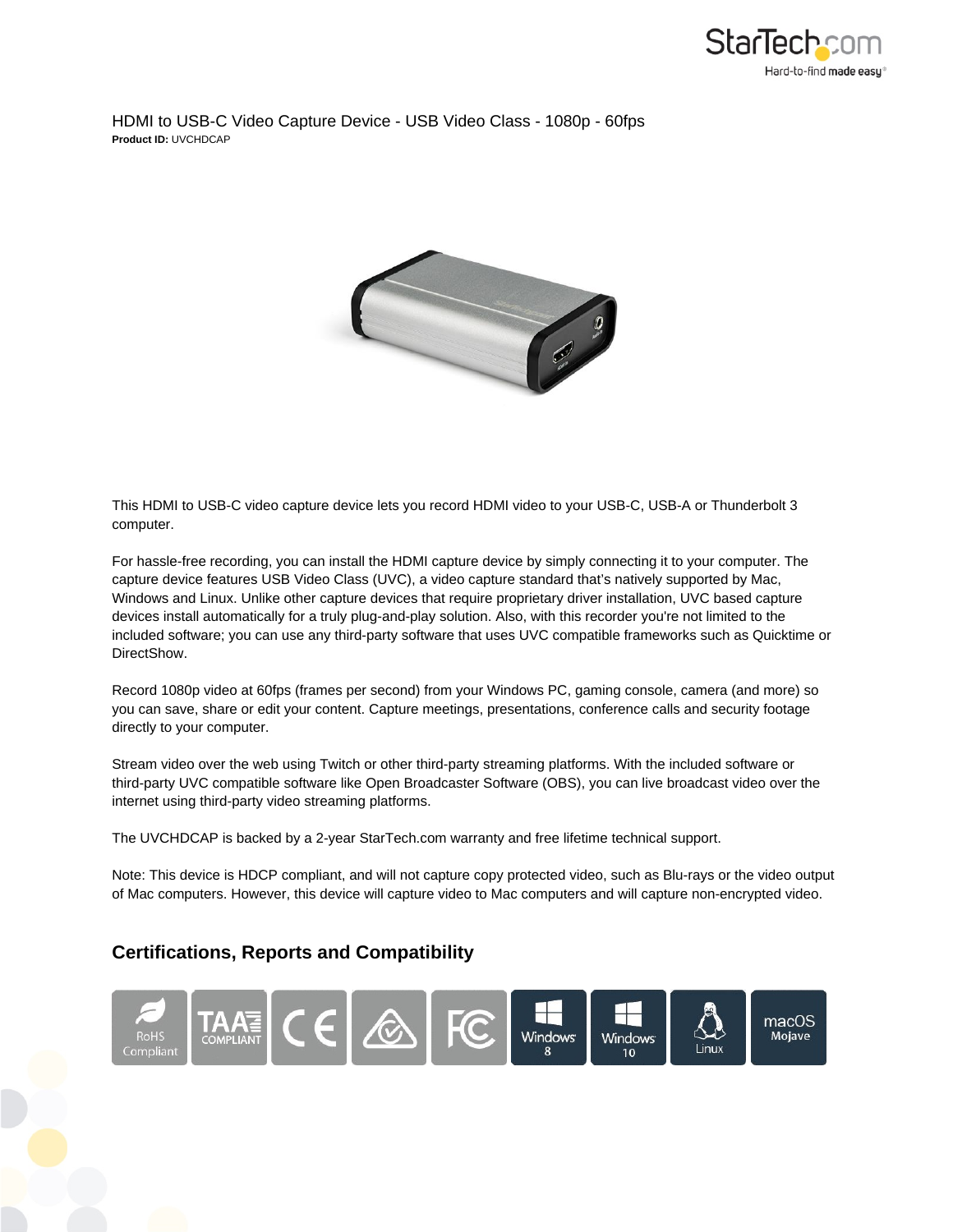



## **Applications**

- Capture meetings, presentations or conference calls directly to your computer
- Upload recorded videos or live broadcast your signal to any online video platform
- Record training and tutorial videos from your laptop or game console

## **Features**

- Hassle-free USB-C HDMI capture using the UVC video standard and plug-and-play installation
- Live broadcast your video source over the internet, with support for live streaming
- Maintain the HD picture quality of your source content (maximum resolution 1080p at 60fps)

| <b>Hardware</b> | Warranty                     | 2 Years                                        |
|-----------------|------------------------------|------------------------------------------------|
|                 | AV Input                     | <b>HDMI</b>                                    |
|                 | AV Output                    | <b>USB</b>                                     |
|                 | Audio                        | Yes                                            |
|                 | <b>Industry Standards</b>    | MPEG4 (H.264)                                  |
|                 | <b>Industry Standards</b>    | USB Video Class (UVC)                          |
|                 | Chipset ID                   | Mstar - MST3363CNK-170                         |
| Performance     | Maximum Digital              | 1920 x 1080 60 FPS                             |
|                 | <b>Resolutions</b>           | 1920 x 1080, 1280 x 720, 1024 x 768, 800 x 600 |
|                 | <b>Supported Resolutions</b> | Yes                                            |
|                 | Wide Screen Supported        | 2-channel stereo audio                         |
|                 | Audio Specifications         |                                                |
| Connector(s)    | Connector A                  | HDMI (19 pin)                                  |
|                 | Connector A                  | 3.5 mm Mini-Jack (3 Position)                  |
|                 | Connector B                  | USB Type-B (9 pin) USB 3.0                     |
| <b>Software</b> | <b>OS Compatibility</b>      | Windows 7, 8, 8.1, 10                          |
|                 |                              | MacOS 10.11 to 10.15                           |
|                 |                              | Linux 4.x (LTS Versions only)                  |
|                 |                              |                                                |

**Environmental** Operating Temperature 0C to 40C